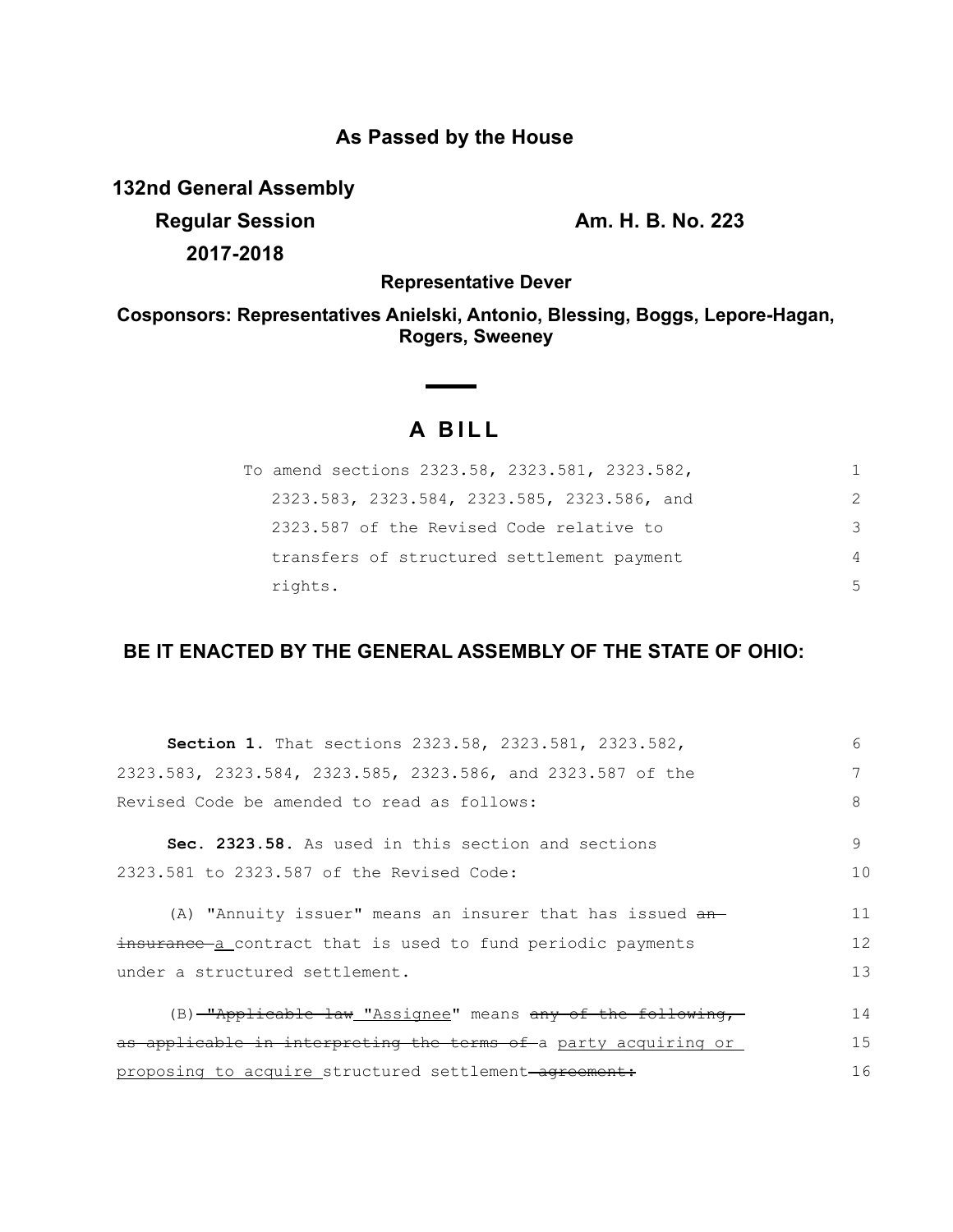| (1) The laws of the United States;                                                     | 17 |
|----------------------------------------------------------------------------------------|----|
| (2) The laws of this state, including principles of equity                             | 18 |
| that are applied in the courts of this state;                                          | 19 |
| (3) The laws of any other jurisdiction if any of the                                   | 20 |
| following applies:                                                                     | 21 |
| (a) The laws of that other jurisdiction govern the-                                    | 22 |
| structured settlement.                                                                 | 23 |
| (b) A court or a responsible administrative authority-                                 | 24 |
| approved the structured settlement agreement under the laws of                         | 25 |
| that other jurisdiction.                                                               | 26 |
| (c) The transfer of payments under the structured-                                     | 27 |
| settlement is subject to the laws of that other jurisdiction                           | 28 |
| payment rights from a transferee of those rights.                                      | 29 |
| (C) "Dependent" means-includes a spouse of a payee, a                                  | 30 |
| minor child of a payee, <del>or and</del> any other <del>member of the family of</del> | 31 |
| a payee or other person for whom, by law or by court order or                          | 32 |
| decree, the payee is legally obligated to provide support,                             | 33 |
| including alimony.                                                                     | 34 |
| (D) "Discounted present value" means the fair-present                                  | 35 |
| value of the-future payments under a structured settlement that-                       | 36 |
| is determined by discounting those payments to the present,                            | 37 |
| using the most recently published applicable federal rate for                          | 38 |
| determining the present value of an annuity, as issued by the                          | 39 |
| United States internal revenue service.                                                | 40 |
| (E) "Gross advance amount" means the sum payable to the                                | 41 |
| payee or for the payee's account as consideration for a transfer                       | 42 |
| of structured settlement payment rights before any reductions                          | 43 |
| for transfer expenses or other deductions to be made from such                         | 44 |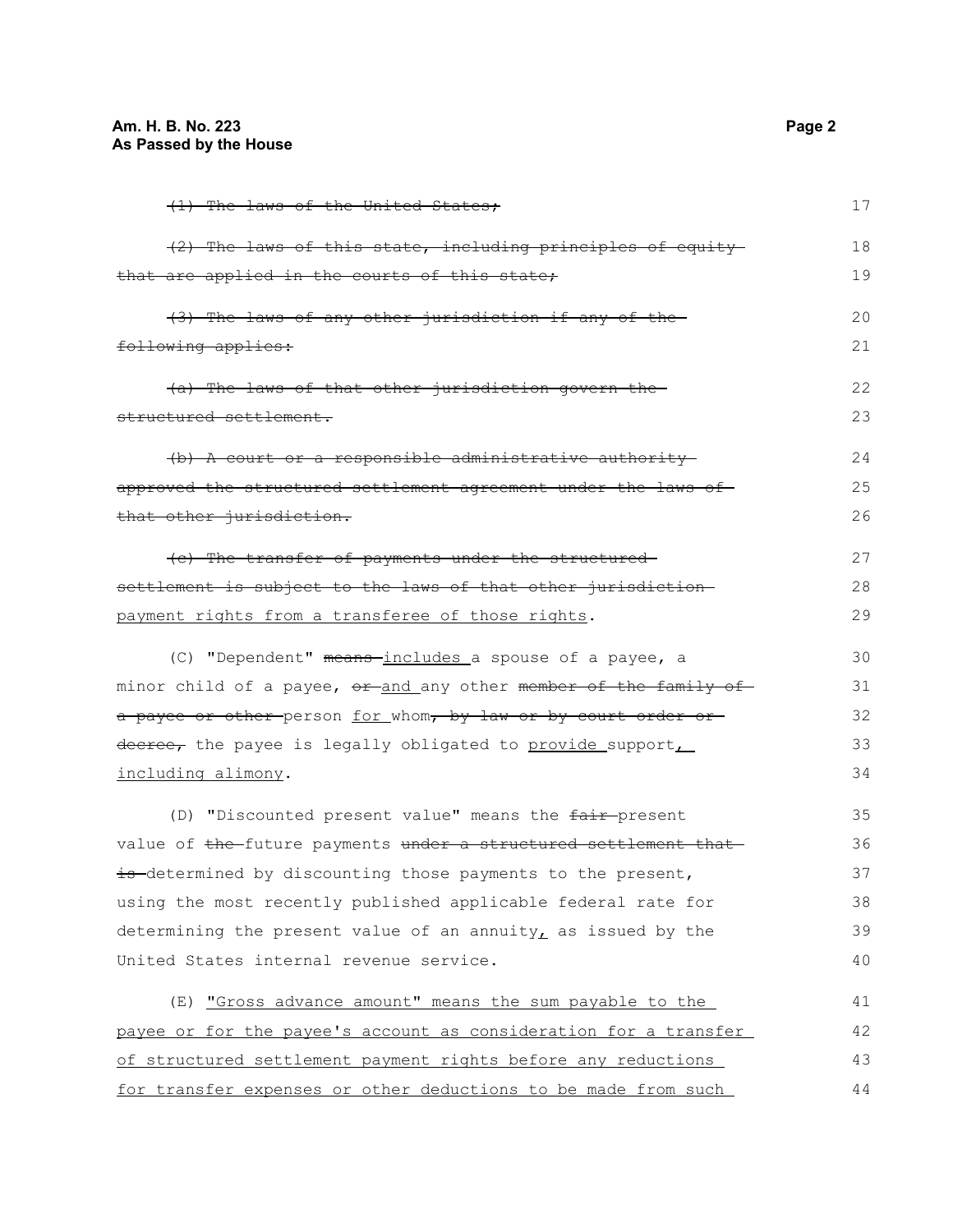### consideration.

| (F) "Independent professional advice" means the advice of               | 46 |
|-------------------------------------------------------------------------|----|
| an attorney, a certified public accountant, an actuary, or any          | 47 |
| other licensed professional adviser <del>-if all of the following</del> | 48 |
| <del>apply:</del>                                                       | 49 |
| (1) The payee has engaged the services of the licensed-                 | 50 |
| professional adviser to render advice concerning the legal and          | 51 |
| <u>other implications of a transfer of structured settlement-</u>       | 52 |
| payment rights.                                                         | 53 |
| (2) The licensed professional adviser has signed a-                     | 54 |
| statement to the effect that the licensed professional adviser-         | 55 |
| rendered advice to the payee concerning the legal and other-            | 56 |
| implications of a transfer of structured settlement payment             | 57 |
| rights.                                                                 | 58 |
| (3) The licensed professional adviser is not affiliated in-             | 59 |
| any manner with, referred by, or compensated in any manner by           | 60 |
| the transferee of the structured settlement payment rights.             | 61 |
| (4) The compensation of the licensed professional adviser-              | 62 |
| is not affected by whether or not a transfer of structured-             | 63 |
| settlement payment rights occurs.                                       | 64 |
| (F) (G) "Interested party" includes the payee means, with               | 65 |
| respect to a structured settlement, the payee, any beneficiary          | 66 |
| irrevocably designated under the annuity contract to receive            | 67 |
| payments following the payee's death, the annuity issuer, the           | 68 |
| structured settlement agreement-obligor, and any other party to         | 69 |
| the structured settlement that has continuing rights or                 | 70 |
| obligations to receive or make payments under the structured            | 71 |
| settlement-agreement.                                                   | 72 |
| (G) (H) "Net advance amount" means the gross advance                    | 73 |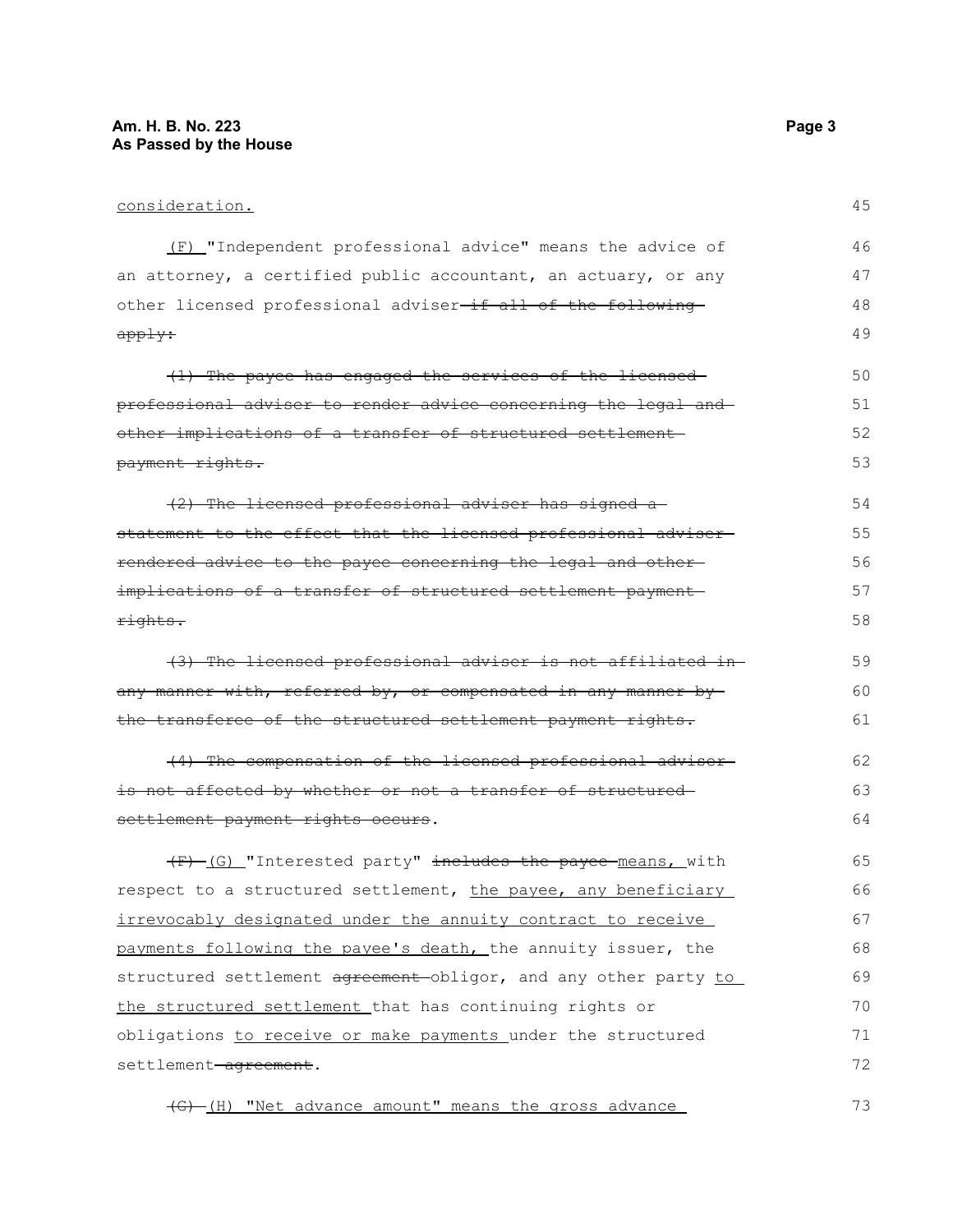| amount less the aggregate amount of the actual and estimated     | 74  |
|------------------------------------------------------------------|-----|
| transfer expenses required to be disclosed under division (E) of | 75  |
| section 2323.582 of the Revised Code.                            | 76  |
| (I) "Payee" means an individual who is receiving periodic        | 77  |
| payments under a structured settlement agreement that are        | 78  |
| excludable from the individual's gross income under federal      | 79  |
| income taxation laws applicable to that individual and who       | 80  |
| proposes to make a transfer of the rights to receive those       | 81  |
| periodic payments.                                               | 82  |
| (H) (J) "Periodic payments" includes both continuing             | 83  |
| monthly or other periodic payments and scheduled future lump-sum | 84  |
| payments under a structured settlement.                          | 85  |
| (I) (K) "Qualified assignment agreement" means an                | 86  |
| agreement that provides for a qualified assignment, as defined   | 87  |
| in section 130 of the "Internal Revenue Code of 1986," 100 Stat. | 88  |
| 2085, 26 U.S.C.A. 130(c), as amended, through an assignment of   | 89  |
| the liability under a structured settlement agreement to make-   | 90  |
| periodic payments as damages, on account of personal injury or   | 91  |
| sickness.                                                        | 92  |
| (J) "Responsible administrative authority" means any             | 93  |
| government authority of another state vested by the law of that- | 94  |
| state with the original exclusive jurisdiction over the settled- | 95  |
| claim resolved by a structured settlement.                       | 96  |
| (K) "Settled claim" means the original tort claim resolved-      | 97  |
| by a structured settlement.                                      | 98  |
| (L) "Structured settlement" means an arrangement for             | 99  |
| periodic payments of damages for injury to a person-personal     | 100 |
| injuries or sickness that is established by a settlement or a    | 101 |
| court judgment in resolution of a tort claim.                    | 102 |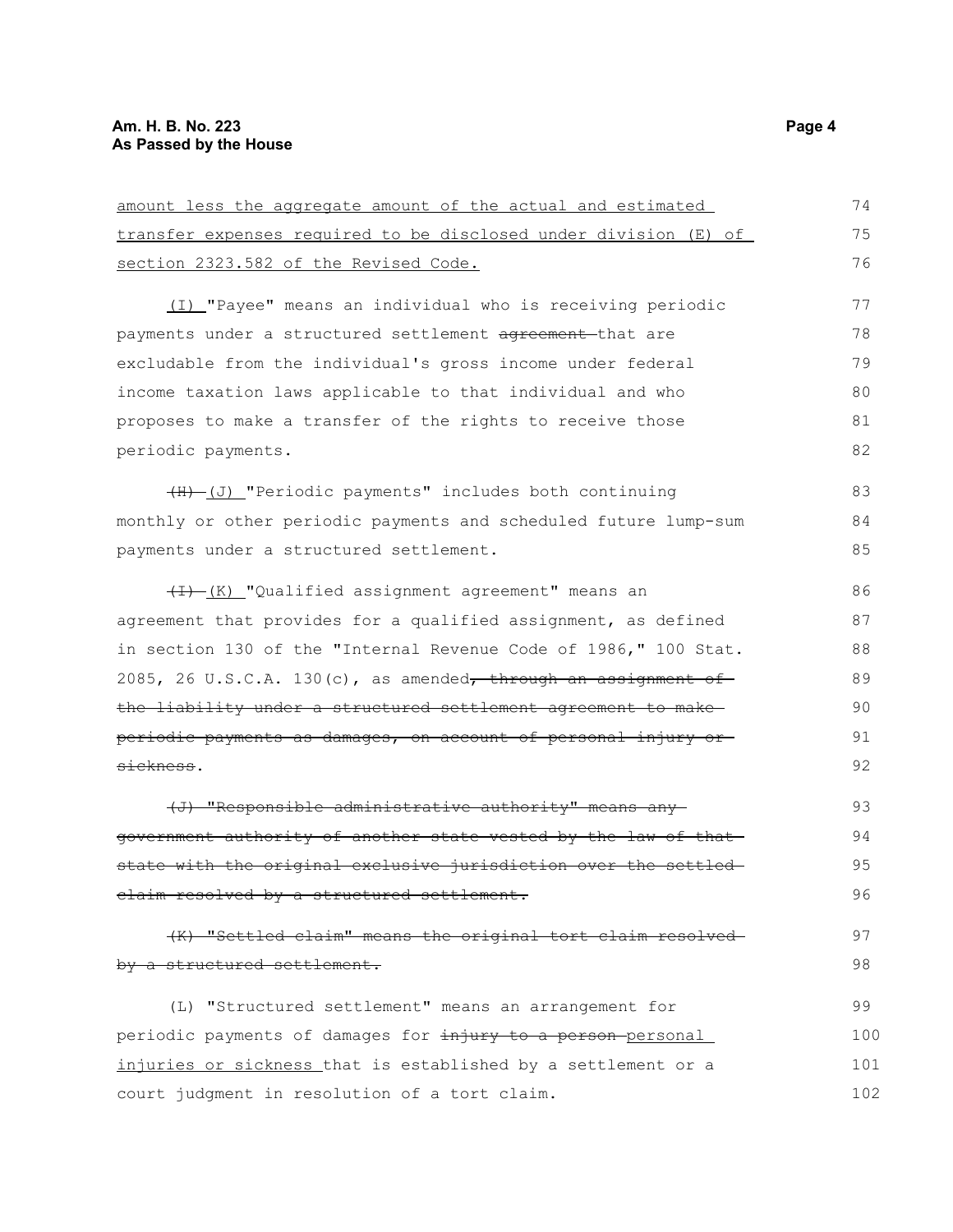(M) "Structured settlement agreement" means an agreement, judgment, stipulation, or release that embodies the terms of a structured settlement, including the rights of a payee to receive periodic payments. (N) "Structured settlement obligor" means the party that has the obligation to make continuing periodic payments to the payee under a structured settlement agreement or a qualified assignment agreement. (O) "Structured settlement payment rights" means the rights under a structured settlement agreement to receive periodic payments from a structured settlement obligor or an annuity issuer if either of the following applies: (1) The payee, the structured settlement obligor, or the annuity issuer with respect to the structured settlementagreement is a resident of this state. (2) The structured settlement agreement was approved by a court in this state. (P) "Terms of a structured settlement" includes the terms of a structured settlement agreement, an insurance the annuity contract, a qualified assignment agreement, and any order or approval by a court, a responsible administrative authority, or other government authority authorizing or approving the structured settlement. (Q) "Transfer" means a sale, assignment, pledge, hypothecation, or any other form of alienation or encumbrance of structured settlement payment rights made by a payee for consideration. "Transfer" does not include the creation or perfection of a security interest in structured settlement payment rights under a blanket security agreement entered into 103 104 105 106 107 108 109 110 111 112 113 114 115 116 117 118 119 120 121 122 123 124 125 126 127 128 129 130 131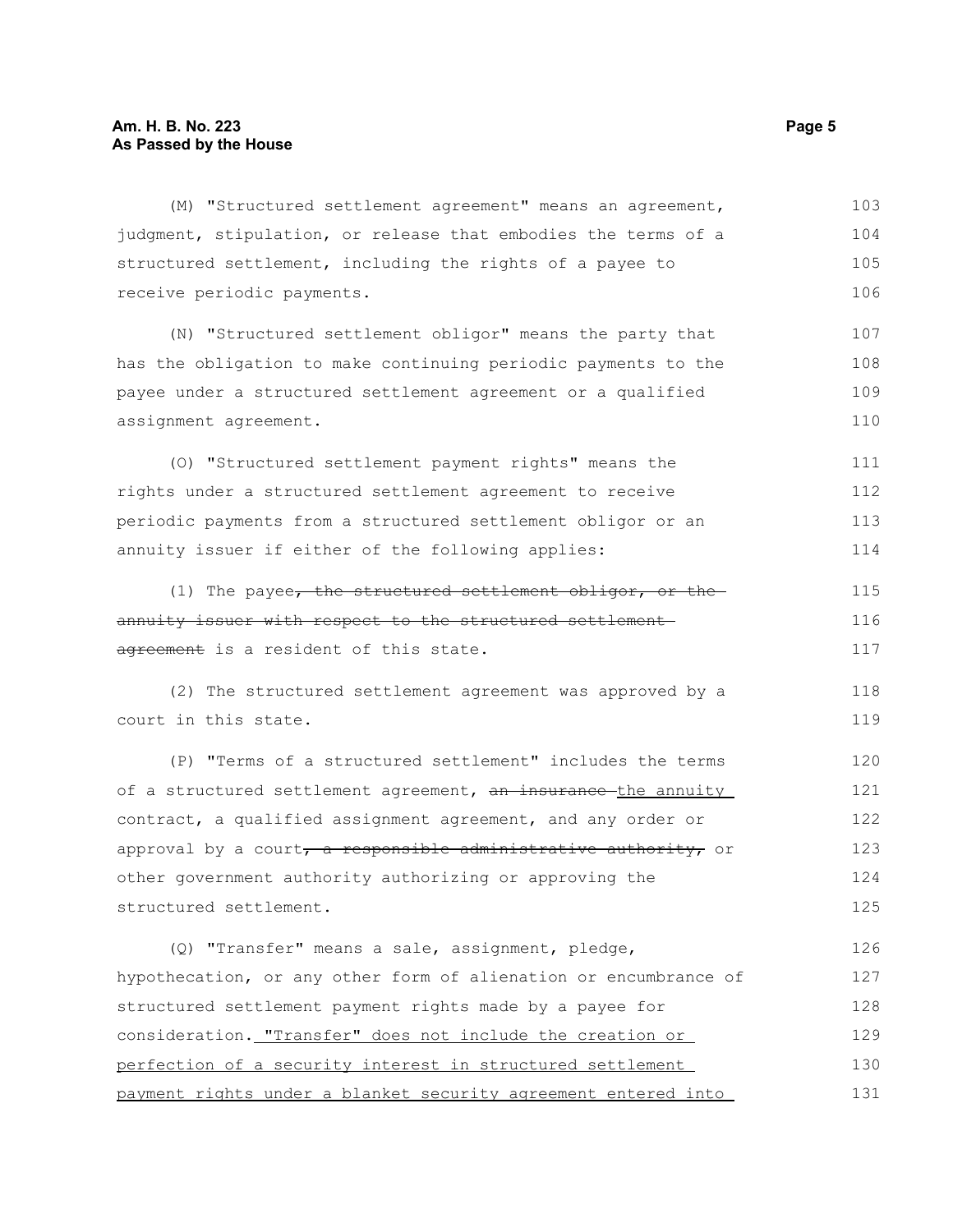| with an insured depository institution, in the absence of any    | 132 |
|------------------------------------------------------------------|-----|
| action to redirect the structured settlement payments to that    | 133 |
| institution, or an agent or successor in interest thereof, or    | 134 |
| otherwise to enforce the blanket security interest against the   | 135 |
| structured settlement payment rights.                            | 136 |
| (R) "Transfer agreement" means an agreement that provides        | 137 |
| for the transfer of structured settlement payment rights from a  | 138 |
| payee to a transferee.                                           | 139 |
| (S) <u>"Transfer expense" means any expense of a transfer</u>    | 140 |
| that is required under the transfer agreement to be paid by the  | 141 |
| payee or deducted from the gross advance amount, including but   | 142 |
| not limited to, court filing fees, attorneys' fees, escrow fees, | 143 |
| lien recordation fees, judgment and lien search fees, finder's   | 144 |
| fees, commissions, and other payments to a broker or other       | 145 |
| intermediary. "Transfer expense" does not include pre-existing   | 146 |
| obligations of the payee payable for the payee's account from    | 147 |
| the proceeds of a transfer.                                      | 148 |
| (T) "Transferee" means a party acquiring or proposing to         | 149 |
| acquire structured settlement payment rights through a transfer  | 150 |
| of those rights.                                                 | 151 |
| Sec. 2323.581. No direct or indirect transfer of                 | 152 |
| structured settlement payment rights shall be effective, and no  | 153 |
| structured settlement obligor or annuity issuer shall be         | 154 |
| required to make any payment directly or indirectly to a         | 155 |
| transferee or assignee of structured settlement payment rights,  | 156 |
| unless the transferee has provided the payee and other-          | 157 |
| interested parties with the disclosures required by section-     | 158 |
| 2323.582 of the Revised Code and the transfer has been approved  | 159 |
| in advance in a final order of a court of competent jurisdiction | 160 |
| in accordance with sections 2323.583 and 2323.584 of the Revised | 161 |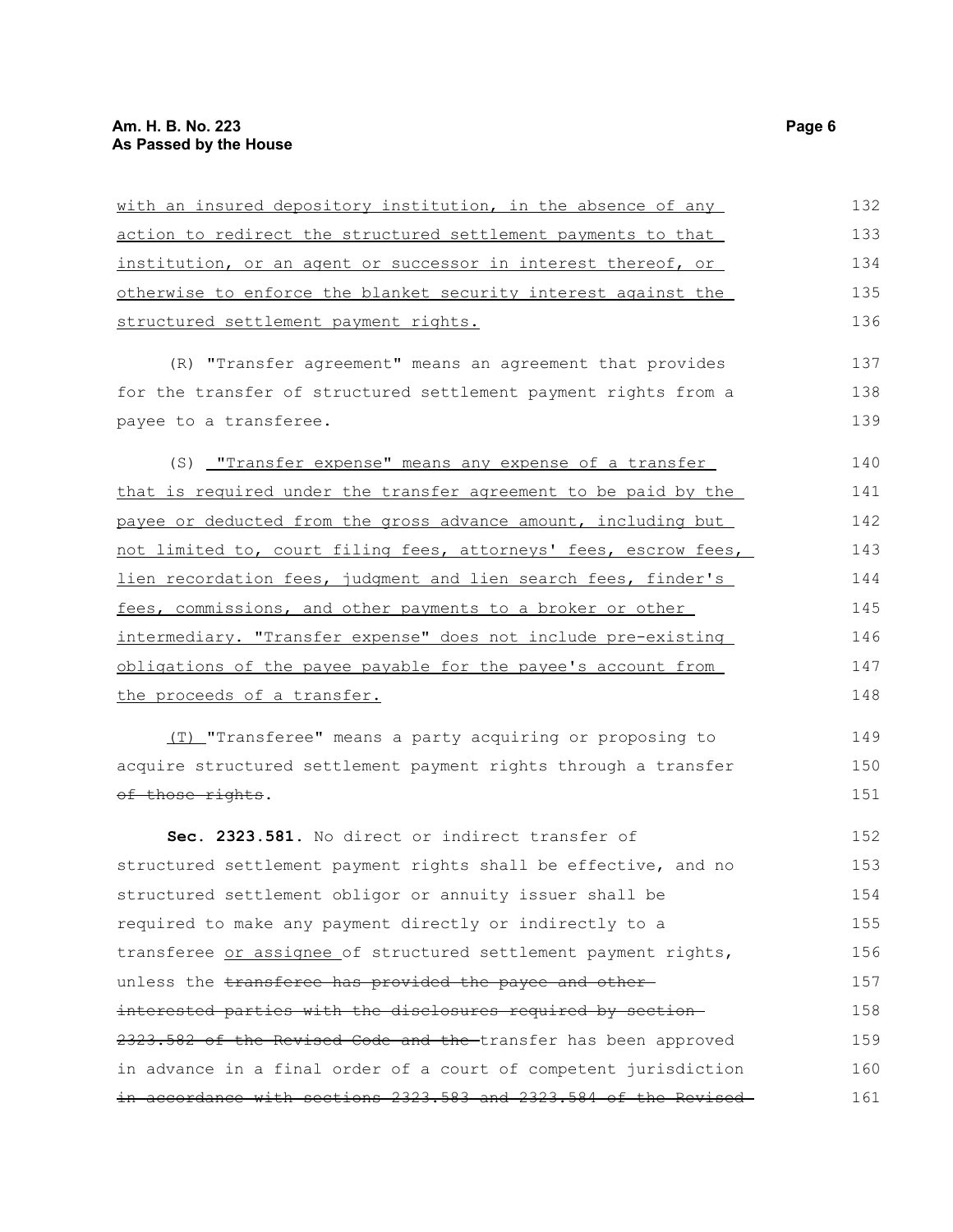| Code based on express findings by the court of all of the        | 162 |
|------------------------------------------------------------------|-----|
| following:                                                       | 163 |
| (A) The transfer is in the best interest of the payee,           | 164 |
| taking into account the welfare and support of the payee's       | 165 |
| dependents.                                                      | 166 |
| (B) The payee has been advised in writing by the                 | 167 |
| transferee to seek independent professional advice regarding the | 168 |
| transfer and has either received that advice or knowingly waived | 169 |
| in writing the opportunity to seek and receive that advice.      | 170 |
| (C) The transfer does not contravene any applicable              | 171 |
| statute or order of any court or other government authority.     | 172 |
| Sec. 2323.582. Not less than ten days prior to the date on       | 173 |
| which a payee becomes obligated under-signs a transfer           | 174 |
| agreement, the transferee shall provide to the payee a separate  | 175 |
| disclosure statement, in boldface type of the minimum size of    | 176 |
| fourteen points, setting forth all of the following:             | 177 |
| (A) The amounts and due dates of the structured settlement       | 178 |
| payments that would be transferred under the transfer agreement; | 179 |
| (B) The aggregate amount of the payments described in            | 180 |
| division (A) of this section;                                    | 181 |
| (C) The discounted present value of the payments described       | 182 |
| in division (A) of this section, which shall be identified as    | 183 |
| the "calculation of current value of the transferred structured  | 184 |
| settlement payments under federal standards for valuing          | 185 |
| annuities," and the amount of the applicable federal rate used   | 186 |
| in determining the discounted present value;                     | 187 |
| (D) The gross advance amount-payable to the payee in-            | 188 |
| exchange for or as consideration for the transfer of the-        | 189 |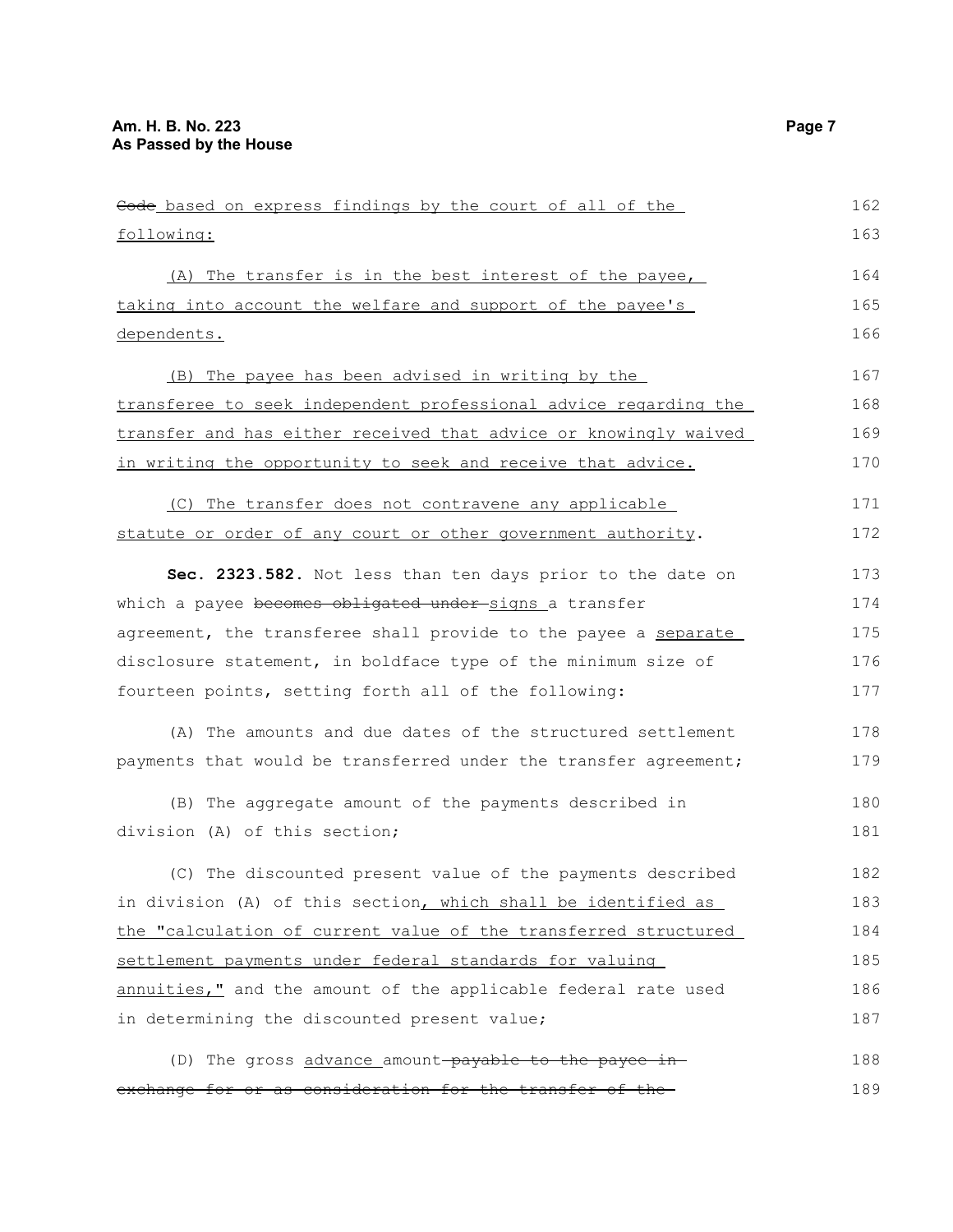structured settlement payments described in division (A) of this section; (E) An itemized listing of all-brokers' commissions, service charges, application fees, processing fees, closing costs, filing fees, administrative fees, legal fees, notary fees, and other commissions, fees, costs, expenses, and charges payable by the payee or deductible from the gross amount otherwise payable to the payee as described in division (D) of this section applicable transfer expenses, other than attorneys' fees and related disbursements payable in connection with the transferee's application for approval of the transfer, and the transferee's best estimate of the amount of any such fees and disbursements; (F) The net advance amount payable to the payee afterdeduction from the gross amount payable to the payee as described in division (D) of this section of all commissions, fees, costs, expenses, and charges described in division (E) of this section; (G) The quotient, expressed as a percentage, obtained by dividing the net amount payable to the payee as described in division (F) of this section by the discounted present value of the payments described in division (C) of this section effective annual interest rate, which shall be disclosed as follows: "On the basis of the net amount that you will receive from us and the amounts and timing of the structured settlement payments that you are transferring to us, you will, in effect, be paying interest to us at a rate of ........... per cent per year"; (H) The aggregate amount of any penalty and the aggregate amount of any or liquidated damages, including penalties, 190 191 192 193 194 195 196 197 198 199 200 201 202 203 204 205 206 207 208 209 210 211 212 213 214 215 216 217 218

payable by the payee in the event of any breach of the transfer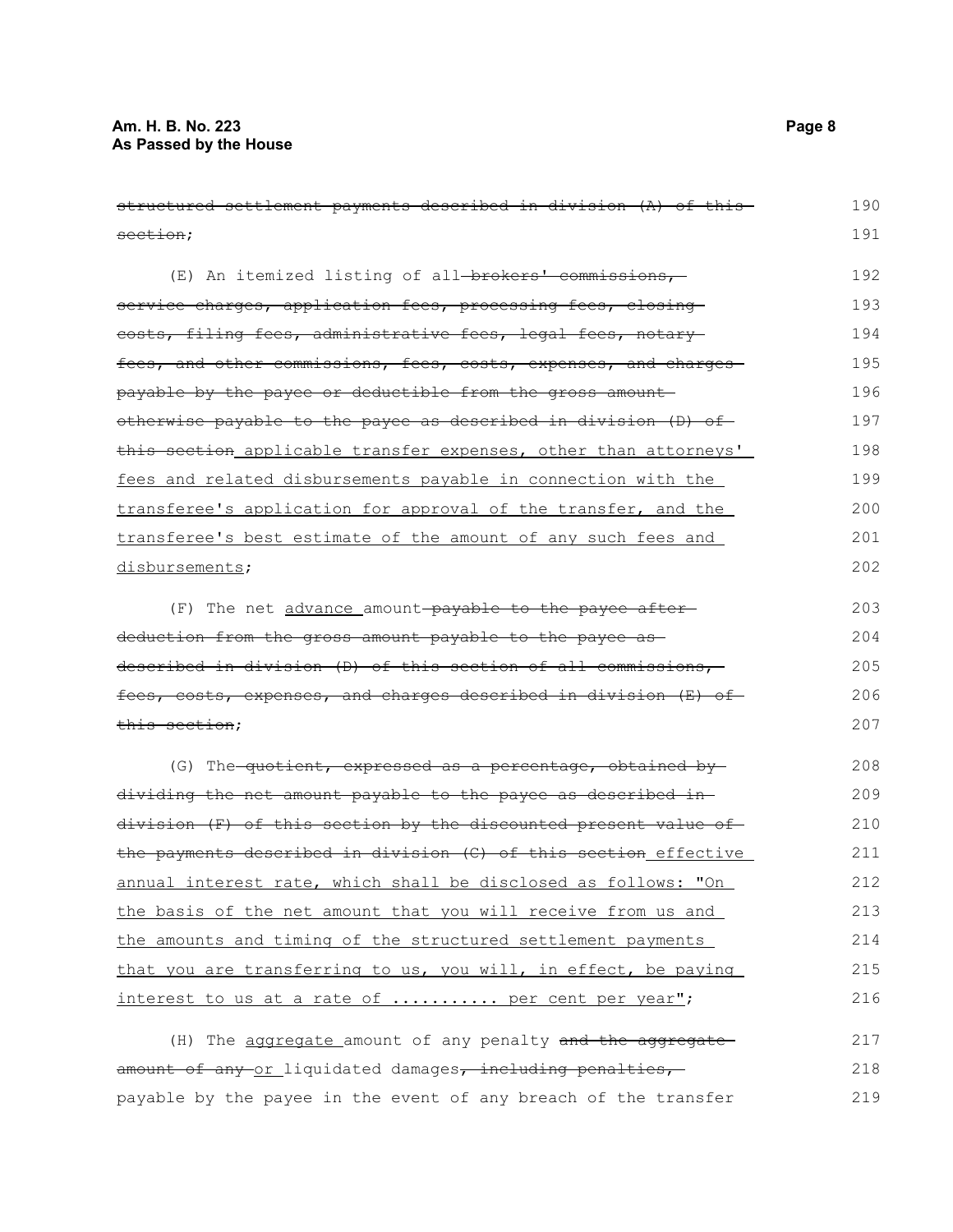agreement by the payee;

(I) That the payee has the right to cancel the transfer agreement, without penalty or further obligation, not later than the third business day after the date the agreement is signed by the payee;

(J) That the payee has the right to seek and receive independent professional advice regarding the proposed transfer and should consider doing so before agreeing to transfer any structured settlement payment rights. 225 226 227 228

**Sec. 2323.583.** A court of competent jurisdiction may approve Following a transfer of structured settlement payment rights only in a final order that is based on the express findings of the court, and the express findings shall include pursuant to sections 2323.58 to 2323.585 of the Revised Code, all of the following apply: 229 230 231 232 233 234

(A) The transferee has provided to the payee a disclosure statement that complies with section 2323.582 of the Revised Code, and the payee has confirmed the payee's receipt of the disclosure statement, as evidenced by the payee's notarized signature on a copy of the disclosure statement structured settlement obligor and the annuity issuer may rely on the court order approving the transfer in redirecting periodic payments to an assignee or transferee in accordance with the order approving the transfer and shall, as to all parties except the transferee or an assignee designated by the transferee, be discharged and released from any and all liability for the redirected payments. That discharge and release shall not be affected by the failure of any party to the transfer to comply with sections 2323.58 to 2323.585 of the Revised Code or with the court order approving the transfer. 235 236 237 238 239 240 241 242 243 244 245 246 247 248 249

220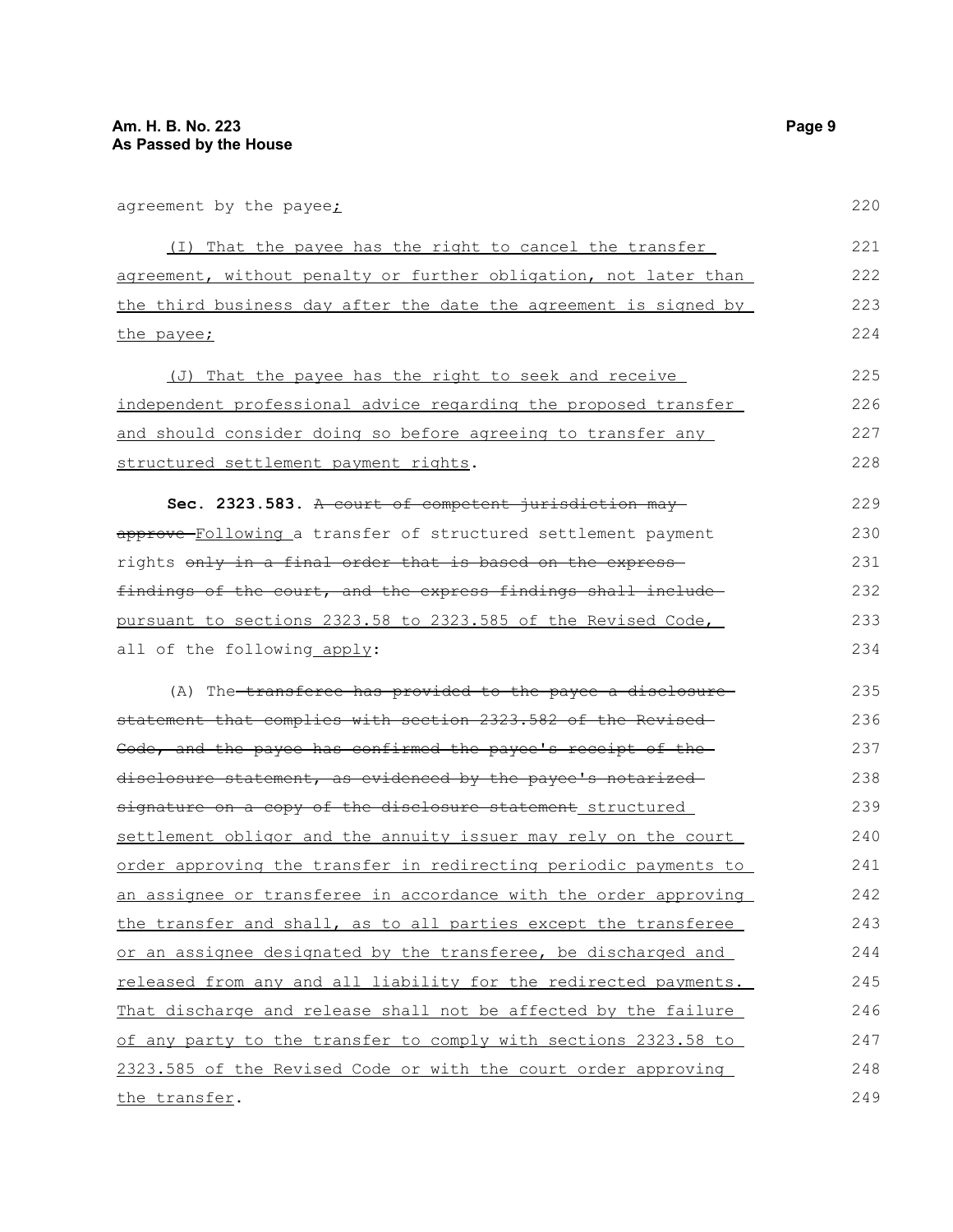$(B)$  (1) Except as provided in division (B)(2) of this section, the payee has established that the transfer is fair and reasonable and in the best interests of the payee and the payee's dependents.  $(2)$  If, on the effective date of the transfer agreement, afederal hardship standard exists, the payee has established that the transfer meets that hardship standard. (C) The payee has received independent professional advice regarding the legal and other implications of the transfer. (D) If The transferee shall be liable to the structured settlement obligor and the annuity issuer, as follows: (1) For any taxes incurred by the structured settlement obligor or annuity issuer as a consequence of the transfer, if the transfer contravenes the terms of the structured settlement involved, all of the following have been complied with: (1) Each dependent whom the payee is legally obligated to support by court order or decree, in a written approval and waiver, approves the transfer and waives the right to require that the structured settlement payments be made to the payee in accordance with the terms of the structured settlement.; (2) Any court or responsible administrative authority that previously approved the structured settlement, other than the court from which the approval of the transfer is sought under sections 2323.58 to 2323.585 of the Revised Code, has expresslyapproved the transfer in writing For any other liabilities or costs, including reasonable costs and attorneys' fees, arising from compliance by the structured settlement obligor or annuity issuer with the court order approving the transfer or from the failure of any party to the transfer to comply with sections 250 251 252 253 254 255 256 257 258 259 260 261 262 263 264 265 266 267 268 269 270 271 272 273 274 275 276 277 278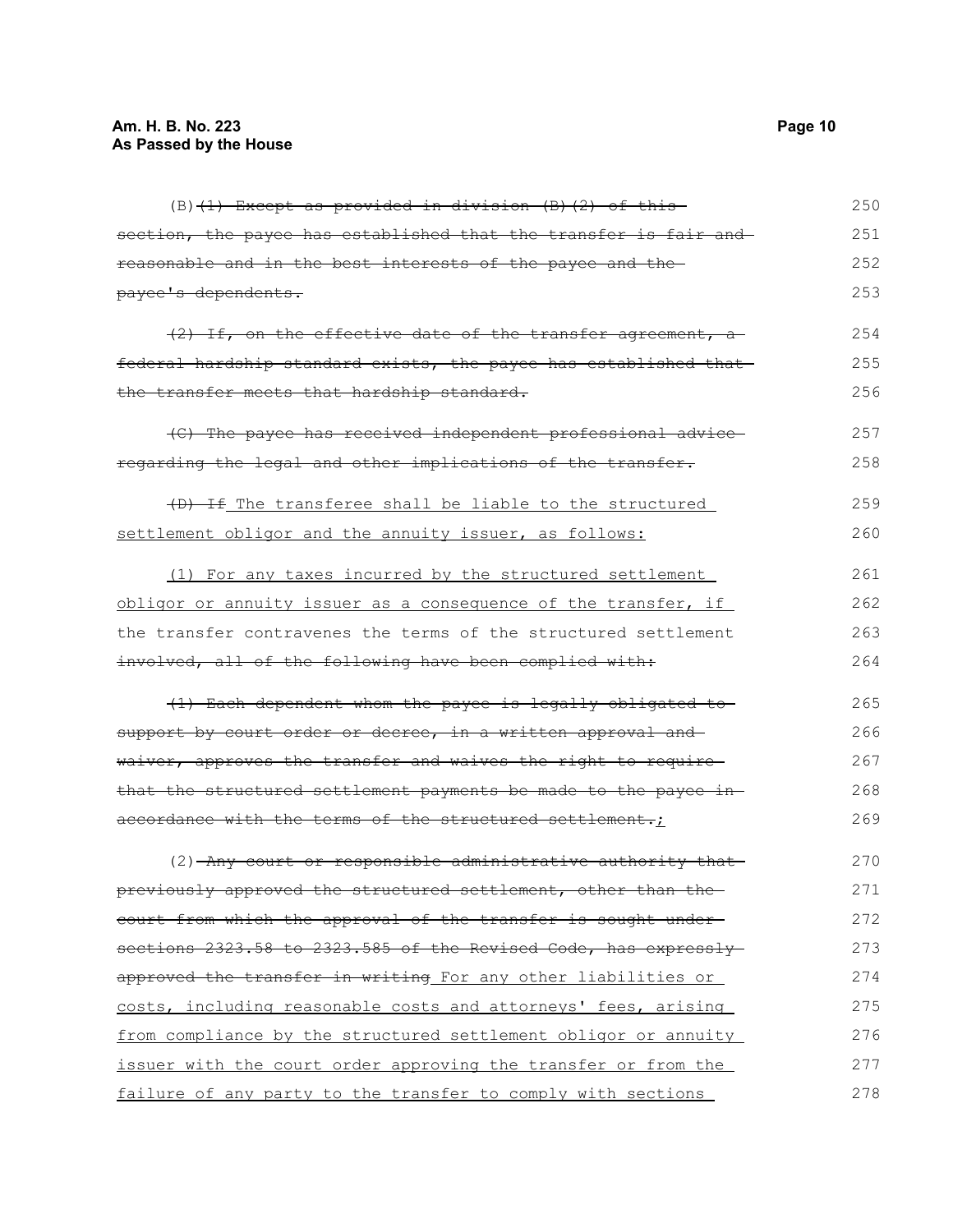| 2323.58 to 2323.585 of the Revised Code.                             | 279 |
|----------------------------------------------------------------------|-----|
| (3) The transferee has provided to the court in which the            | 280 |
| application for approval of the transfer was filed all of the-       | 281 |
| signed original copies of the approvals required under divisions     | 282 |
| $(D)$ $(1)$ and $(2)$ of this section.                               | 283 |
| (4) The transferee has furnished each interested party-              | 284 |
| copies of the approvals required under divisions $(D)$ (1) and $(2)$ | 285 |
| of this section.                                                     | 286 |
| (E) The transferee has given written notice of the-                  | 287 |
| transferee's name, address, and taxpayer identification number-      | 288 |
| to the annuity issuer and the structured settlement obligor and      | 289 |
| has filed a copy of that notice with the court in which the-         | 290 |
| application for approval of the transfer was filed.                  | 291 |
| (F) The (C) Neither the annuity issuer nor the structured            | 292 |
| settlement obligor may be required to divide any periodic            | 293 |
| payment between the payee and any transferee or assignee or          | 294 |
| between two or more transferees or assignees.                        | 295 |
| (D) Any further transfer of structured settlement payment            | 296 |
| rights by the payee may be made only if the transfer complies        | 297 |
| with all of the requirements of sections 2323.58 to 2323.585 of      | 298 |
| the Revised Code and does not contravene any applicable law.         | 299 |
| Sec. 2323.584. (A) A person-transferee shall file an                 | 300 |
| application under sections 2323.58 to 2323.585 of the Revised        | 301 |
| Code for the approval in advance of a transfer of structured         | 302 |
| settlement payment rights in the probate division of the court       | 303 |
| of common pleas of the county in which the payee resides, except     | 304 |
| that if the structured settlement agreement was approved by a        | 305 |
| court of common pleas or other Ohio state court, the application     | 306 |
| shall be filed in the Ohio state court that approved the             | 307 |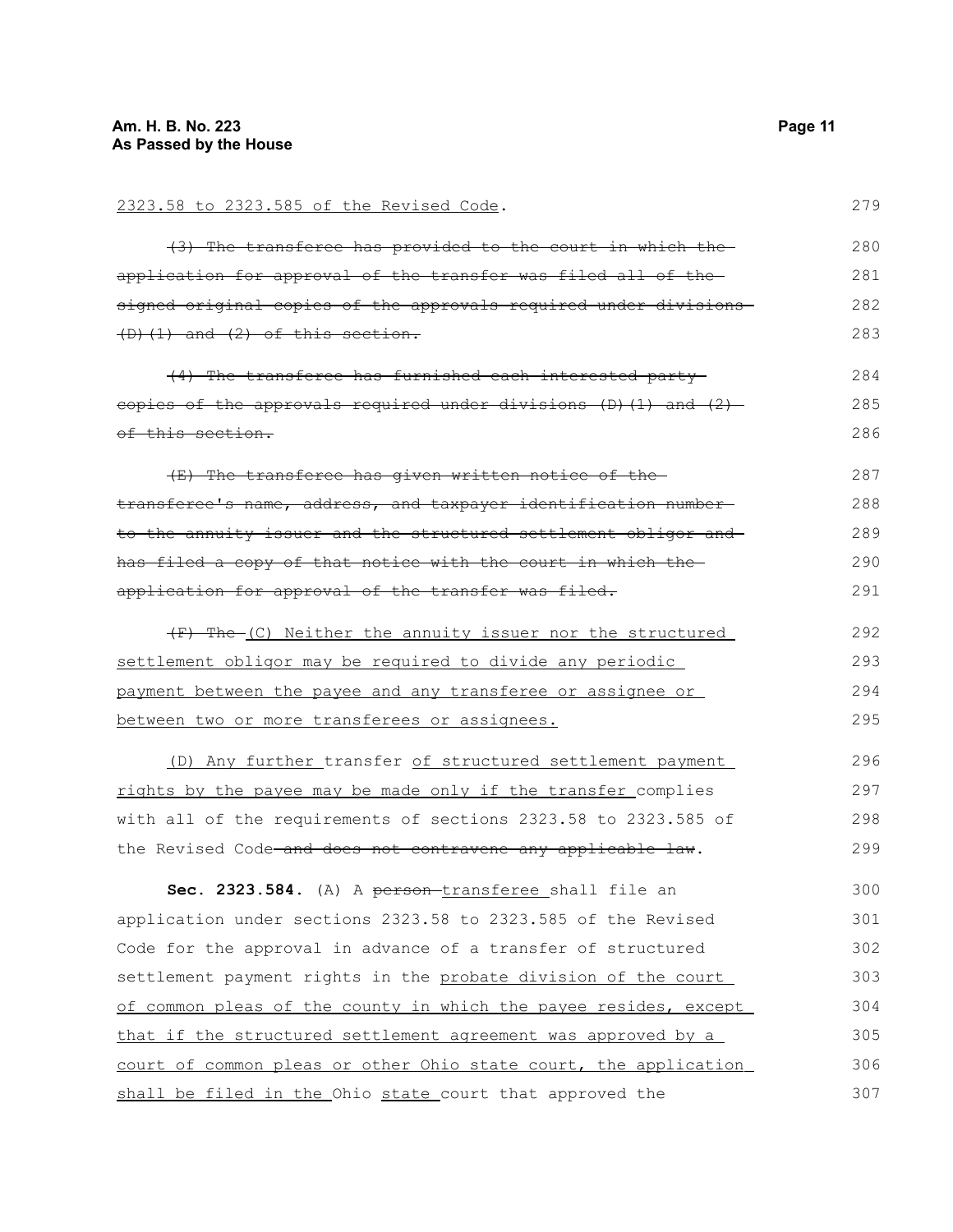#### **Am. H. B. No. 223 Page 12 As Passed by the House**

structured settlement agreement. If the structured settlement agreement was not approved by an Ohio court, a person shall filean application under sections 2323.58 to 2323.585 of the Revised Code for the approval in advance of a transfer of structured settlement payment rights in the probate division of the courtof common pleas of the county in which the payee, the structuredsettlement obligor, or the annuity issuer resides. (B) The following procedures shall apply to an application for the approval in advance by a court of a transfer of structured settlement payment rights under division (A) of this section: (1) Upon the filing of the application, the The court shall set a date and time for hold a timely hearing on the application and shall notify the transferee of the date, time, and place of the hearing. The payee shall appear in person at the hearing unless the court determines that good cause exists to excuse the payee from appearing in person. (2) Not less than twenty days prior to the date set by the court for the hearing on an application filed pursuant to this section, the transferee shall file with the court and shall serve on the court or any responsible administrative authority that previously approved the structured settlement, on all interested parties, and on the annuity issuer and the structured settlement obligor including a parent or other quardian or authorized legal representative of any interested party who is not legally competent, in the manner prescribed in the Rules of Civil Procedure for the service of process, a notice of the proposed transfer and the application for its approval in 308 309 310 311 312 313 314 315 316 317 318 319 320 321 322 323 324 325 326 327 328 329 330 331 332 333 334 335

(a) A copy of the application;

advance. The notice shall include all of the following:

337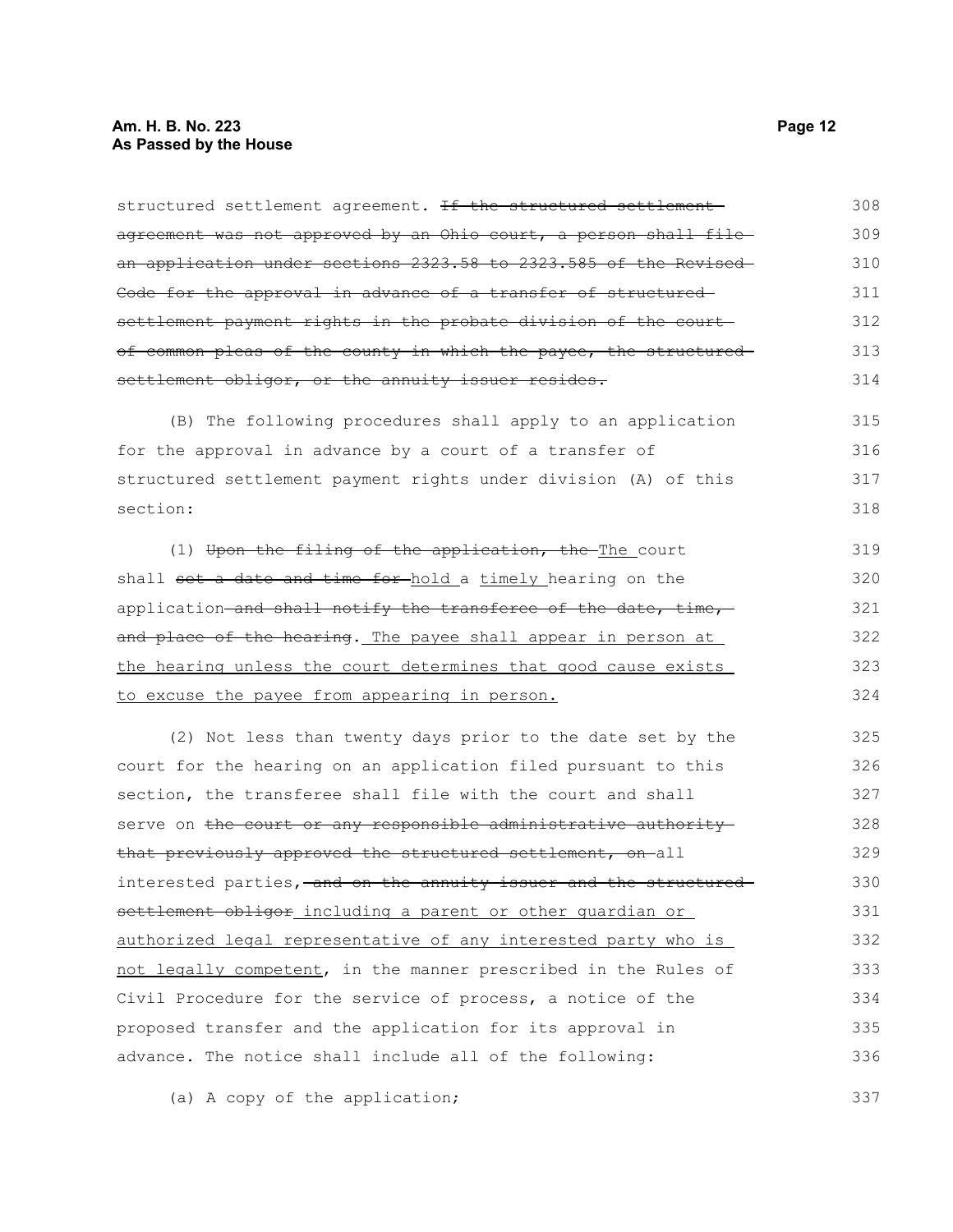| (b) A copy of the transfer agreement;                                       | 338 |
|-----------------------------------------------------------------------------|-----|
| (c) A copy of the disclosure statement provided by the                      | 339 |
| transferee pursuant to section 2323.582 of the Revised Code <del>-and</del> | 340 |
| <u>signed by the payee pursuant to division (A) of section 2323.583–</u>    | 341 |
| <del>of the Revised Code</del> ;                                            | 342 |
| (d) The payee's name, age, and county of residence and the                  | 343 |
| <u>number and ages of each of the payee's dependents;</u>                   | 344 |
| (e) A summary of both of the following:                                     | 345 |
| (i) Any prior transfers by the payee to the transferee or                   | 346 |
| <u>an affiliate, or through the transferee or an affiliate to an </u>       | 347 |
| <u>assignee, within the four years preceding the date of the </u>           | 348 |
| transfer agreement and any proposed transfers by the payee to               | 349 |
| the transferee or an affiliate, or through the transferee or an             | 350 |
| <u>affiliate to an assignee, applications for approval of which </u>        | 351 |
| were denied within the two years preceding the date of the                  | 352 |
| transfer agreement;                                                         | 353 |
| (ii) Any prior transfers by the payee to any person or                      | 354 |
| entity other than the transferee or an affiliate, or an assignee            | 355 |
| of the transferee or an affiliate, within the three years                   | 356 |
| <u>preceding the date of the transfer agreement and any prior</u>           | 357 |
| proposed transfers by the payee to any person or entity other               | 358 |
| than the transferee or an affiliate, or an assignee of a                    | 359 |
| transferee or affiliate, applications for approval of which were            | 360 |
| denied within the one year preceding the date of the current                | 361 |
| transfer agreement, to the extent that the transfers or proposed            | 362 |
| transfers have been disclosed to the transferee by the payee in             | 363 |
| writing or otherwise are actually known to the transferee.                  | 364 |
| (f) Notification of the date, time, and place of the                        | 365 |

hearing on the application;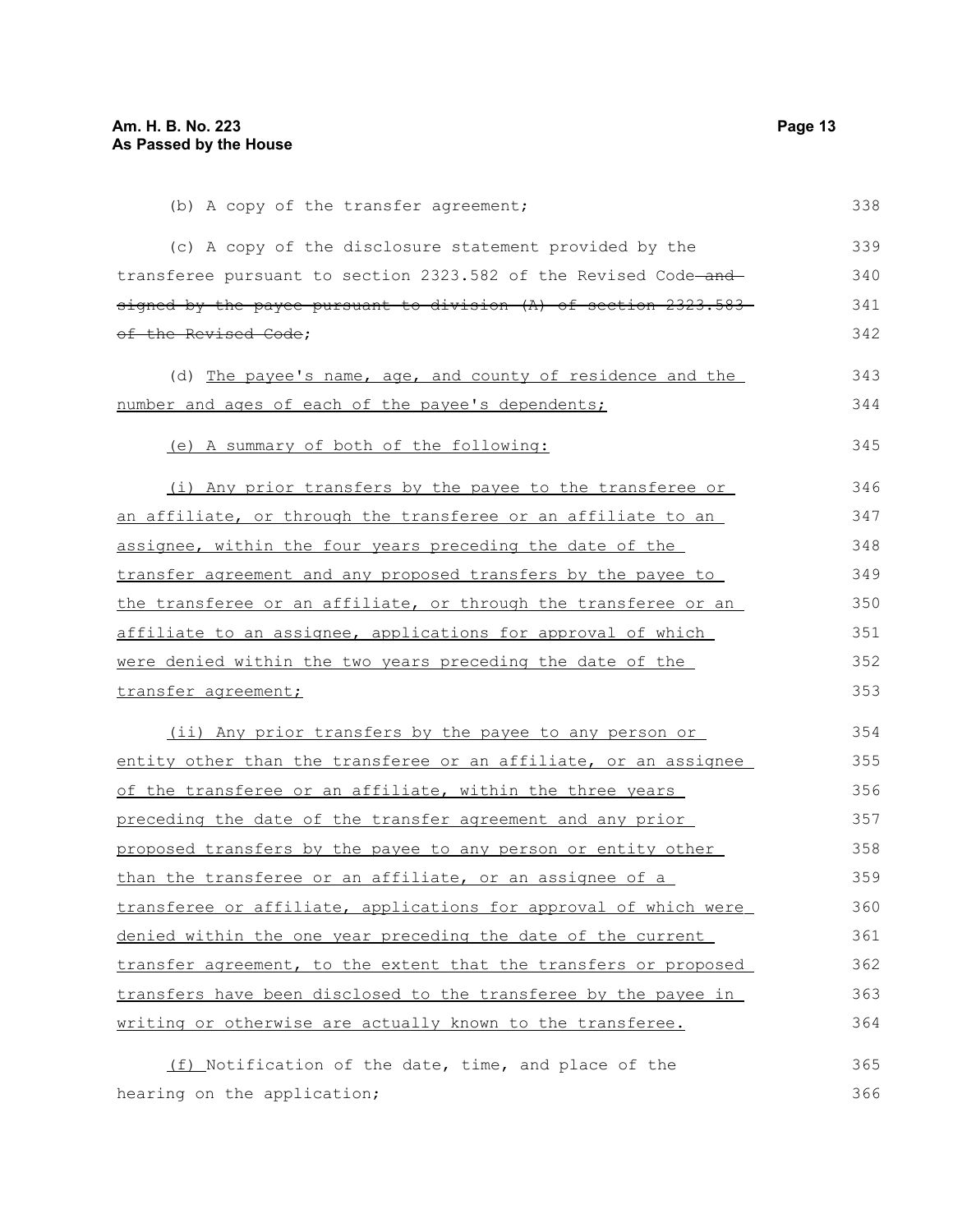### **Am. H. B. No. 223 Page 14 As Passed by the House**

 $(e)$  (g) Notification that any interested party may support, oppose, or otherwise respond to the application, either in person or by counsel, by submitting to the court a written response containing the interested party's support of, opposition to, or comments on the application or by participating in the hearing; 367 368 369 370 371 372

 $(f)$  (h) Notification of the manner of filing a written response to the application and the time within which the response is required to be filed, which time shall be not less than fifteen days after the service of the transferee's notice, in order for the court to consider it. 373 374 375 376 377

(3) Within fifteen days after receipt of the notice described in division (B)(2) of this section, any interested party who wishes to respond to the application shall file a written response with the court personally or by certified mail, return receipt requested. 378 379 380 381 382

(4) At the conclusion of the hearing on an application under this section, the court may grant or deny the approval of the transfer. The court shall enter its order accordingly. If the court grants the approval of the transfer, it shall includein its order all of the express findings specified in section 2323.583 of the Revised Code. If the court denies the approval of the transfer, it shall include in its order the reasons for the denial. 383 384 385 386 387 388 389 390

(5) An order of the court made under division (B)(4) of this section is a final and appealable order. 391 392

**Sec. 2323.585.** (A) No payee who proposes to make a transfer of structured settlement payment rights shall incur any penalty, forfeit any application fee or other payment, or 393 394 395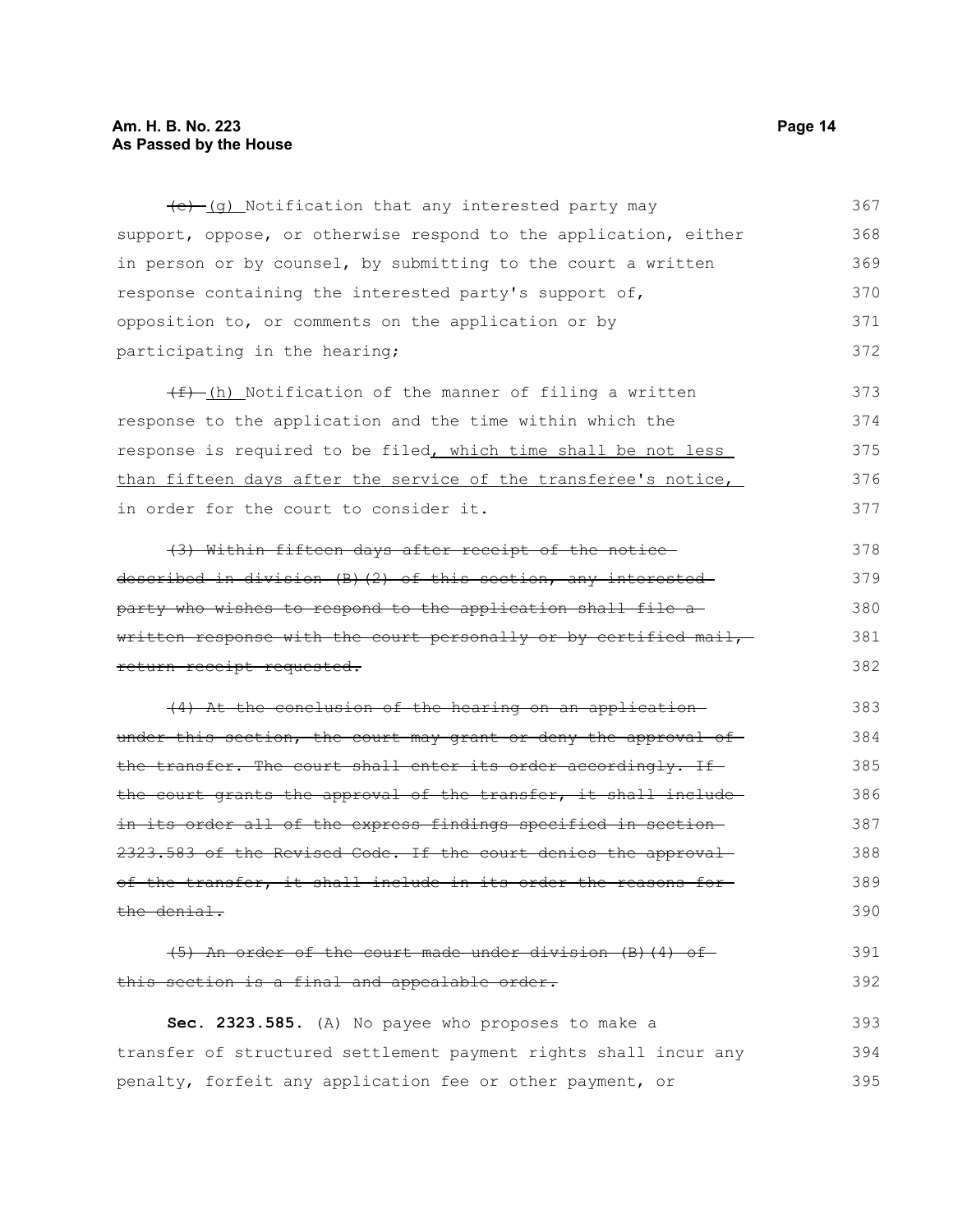otherwise incur any liability to the proposed transferee or any assignee based on a failure of the transfer to comply with any of the requirements of sections 2323.581 to 2323.584 of the Revised Code. 396 397 399

(B) No provision of this section or section 2323.581, 2323.582, 2323.583, or 2323.584 of the Revised Code may be waived by any payee.

(C) No provision of this section or section 2323.581, 2323.582, 2323.583, or 2323.584 of the Revised Code authorizes any transfer of structured settlement payment rights in contravention of applicable law or gives effect to implies that any transfer-of structured settlement payment rights that is void under any applicable law under a transfer agreement that was entered into prior to the effective date of this amendment is valid or invalid. 403 404 405 406 407 408 409 410

(D) Any transfer agreement entered into on or after the effective date of this amendment by a payee who resides in this state shall provide that disputes under the transfer agreement, including any claim that the payee has breached the agreement, are to be determined in and under the laws of this state. No such transfer agreement shall authorize the transferee or any other party to confess judgment or consent to entry of judgment against the payee. 411 412 413 414 415 416 417 418

(E) No transfer of structured settlement payment rights shall extend to any payments that are life-contingent unless, prior to the date on which the payee signs the transfer agreement, the transferee has established and has agreed to maintain procedures reasonably satisfactory to the annuity issuer and the structured settlement obligor for both of the following: 419 420 421 422 423 424 425

398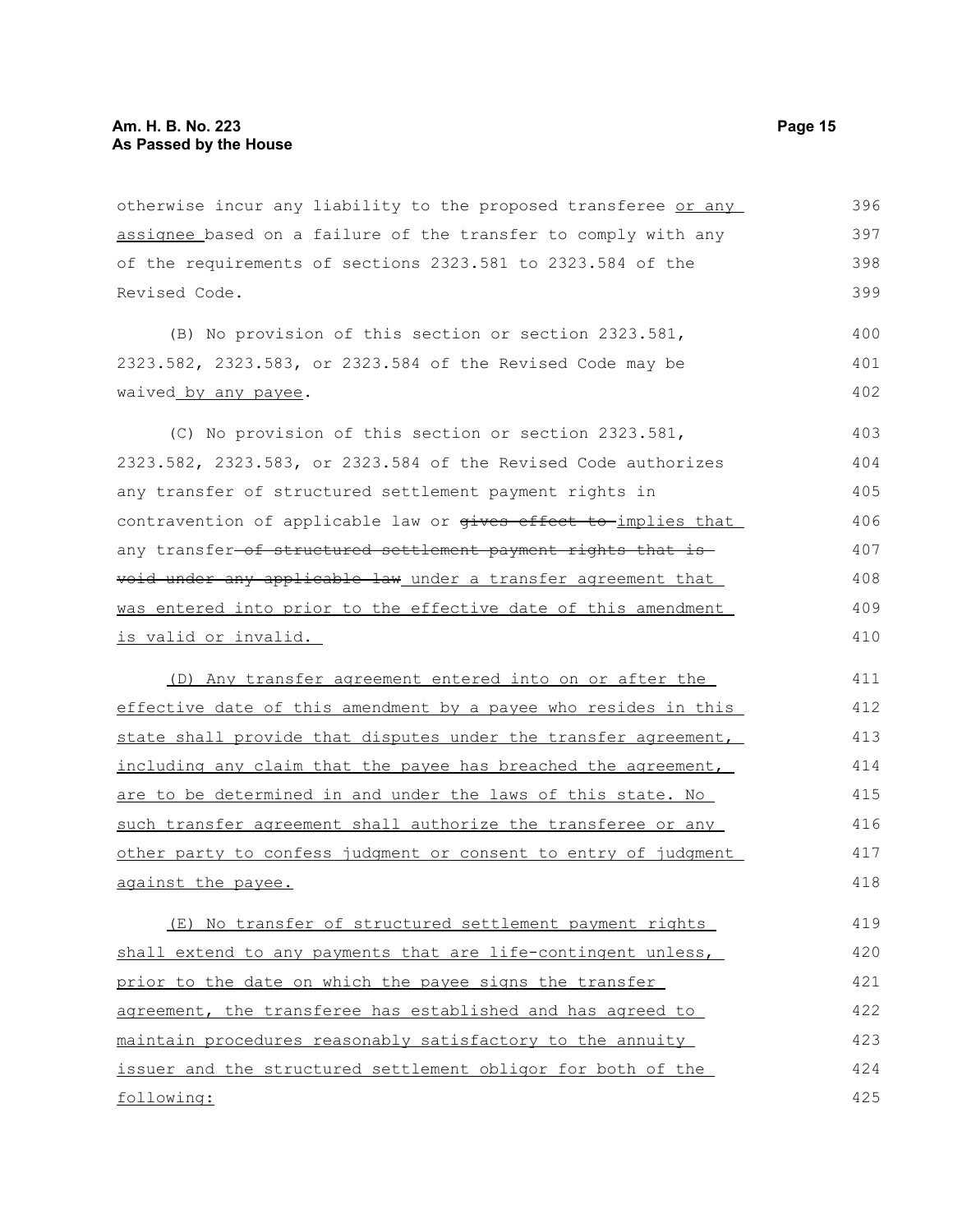| (1) Periodically confirming the payee's survival;                | 426 |
|------------------------------------------------------------------|-----|
| (2) Giving the annuity issuer and the structured                 | 427 |
| settlement obligor prompt written notice in the event of the     | 428 |
| payee's death.                                                   | 429 |
| (F) If the payee cancels a transfer agreement, or if the         | 430 |
| transfer agreement otherwise terminates, after an application    | 431 |
| for approval of a transfer of structured settlement payment      | 432 |
| rights has been filed and before it has been granted or denied,  | 433 |
| the transferee shall promptly request dismissal of the           | 434 |
| application.                                                     | 435 |
| Sec. 2323.586. The Compliance with section 2323.582 of the       | 436 |
| Revised Code and the fulfillment of the conditions set forth in  | 437 |
| section 2323.581 of the Revised Code shall be solely the         | 438 |
| responsibility of the transferee in any transfer of structured   | 439 |
| settlement payment rights, and neither the structured settlement | 440 |
| obligor and nor the annuity issuer under a transfer or transfer  | 441 |
| agreement are immune from-shall bear any responsibility for, or  | 442 |
| any liability based upon any claim by the payee, or any party,   | 443 |
| other than a transferee, claiming through the payee, as to any   | 444 |
| structured settlement payment rights or periodic payments that   | 445 |
| are the subject of the transfer or transfer agreement arising    | 446 |
| from, noncompliance with the requirements or failure to fulfill  | 447 |
| the conditions.                                                  | 448 |
| Sec. 2323.587. A violation of or failure to comply with          | 449 |
| section 2323.581, 2323.582, 2323.583, 2323.584, 2323.585, or     | 450 |
| 2323.586 of the Revised Code is an unfair or deceptive act or    | 451 |
| practice in violation of section 1345.02 of the Revised Code.    | 452 |
| Section 2. That existing sections 2323.58, 2323.581,             | 453 |
| 2323.582, 2323.583, 2323.584, 2323.585, 2323.586, and 2323.587   | 454 |